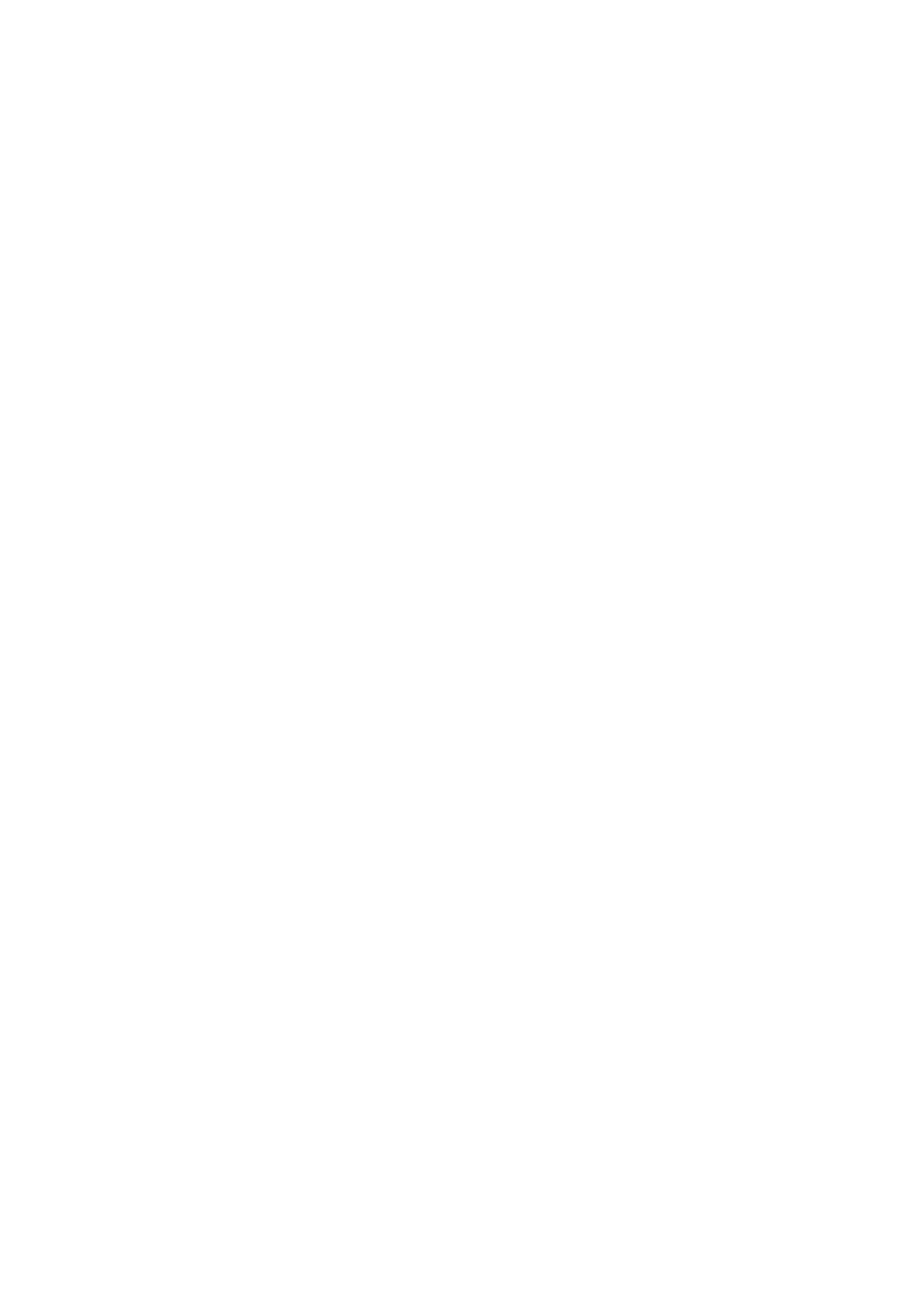**"Daily time with God in the pages of His Word and in prayer is foundational, and no building however architecturally beautiful it might be, will stand without a deep foundation."** 

**Wayne Cordeiro Leading On Empty**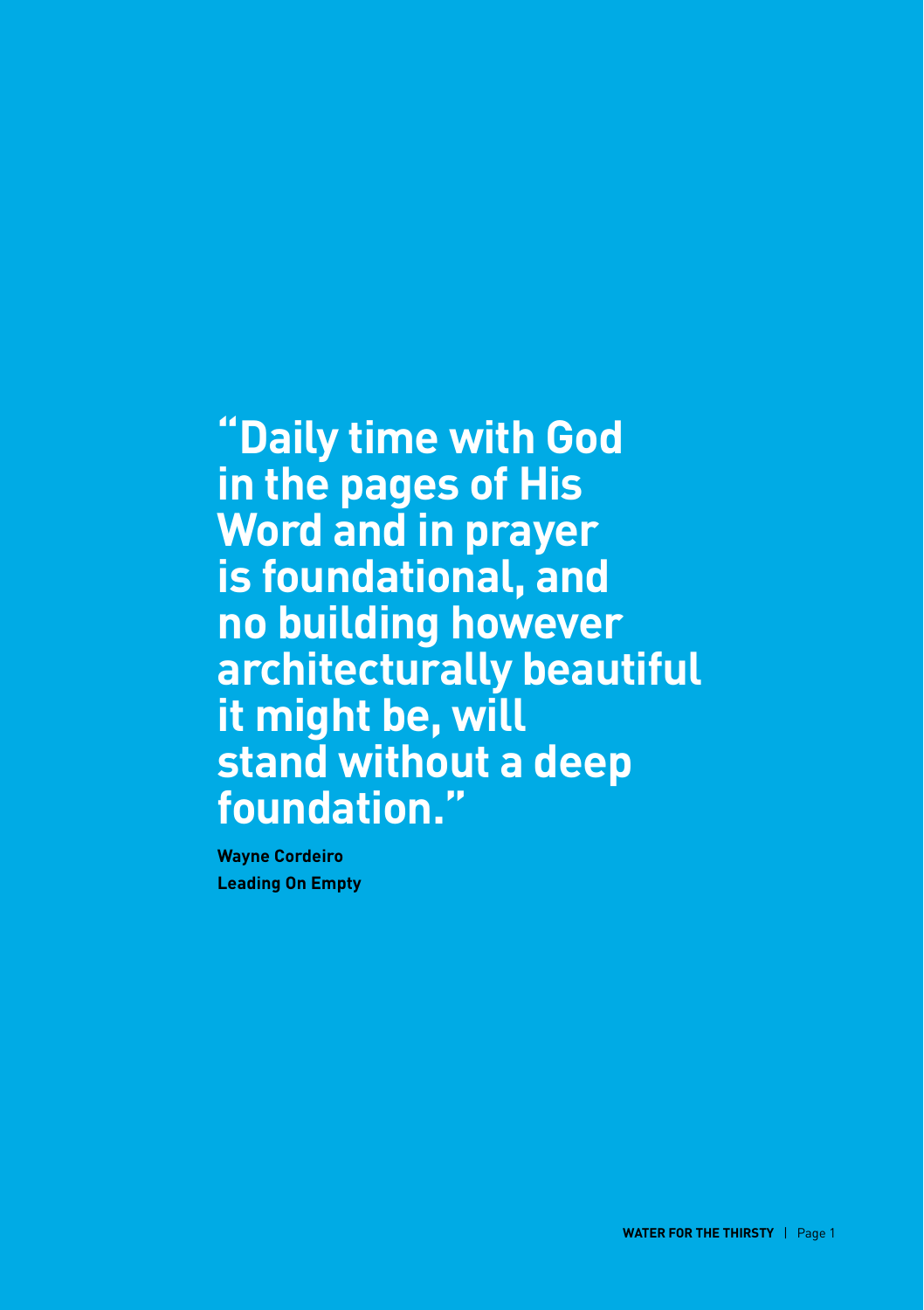#### **Spending Quality Time With The One You Love**

As Christians, we believe that the Bible is God's primary communication channel. We understand that spending time in His Word is elementary to our Christian experience, growth and maturity. Yet, for various reasons, many of us do not spend time with Him as we intend.

The **Water For The Thirsty Bible Reading Plan** is a tool designed to assist individuals with overcoming some of the obstacles which hinder us from spending quality time with God, in His Word. It also serves as a resource for those seeking a deeper level of intimacy with the Lord.

#### **6 important truths that have bearing on the time we spend in the Word**

- 1. No Word? No Faith. No Faith? Impossible to please God. (Romans 10:17, Hebrews 11:6)
- 2. Getting to know God requires effort. Intentional, wholehearted effort.
	- Deuteronomy 4:29
	- Jeremiah 29:13
	- Acts 17:24-28
	- Proverbs 2:1-6
- 3. The Deuteronomy 30 Principle. (Deut. 30:11-14) While "seeking" takes effort, the message itself is simple, clear and accessible enough that ANYONE can grasp it. PLUS we have the assistance of the Holy Spirit. (John 16:5-15)
- 4. We make time for what we want to make time for.

"The only measure of what you believe is what you do. If you want to know what people believe, don't read what they write, don't ask them what they believe, just observe what they do." – Ashley Montagu

(See Prov. 27:19, James 2:14-26, Matthew 7:20, Prov. 20:11, Luke 6:45)

- 5. Lazy people make excuses. (Proverbs 22:13 / 26:13)
- 6. "…when you're wildly in love with someone, it changes everything." Francis Chan Our zeal for the Word is one clear indicator of our spiritual "temperature" and level of "thirst". (Revelation 3:14-22)

#### **"The only way to get to know God is through a deep-seated desire to seek and find him. Anything less will be unfruitful."**

**Jared R. Taylor New Lenses: How I Met Jesus on MTV**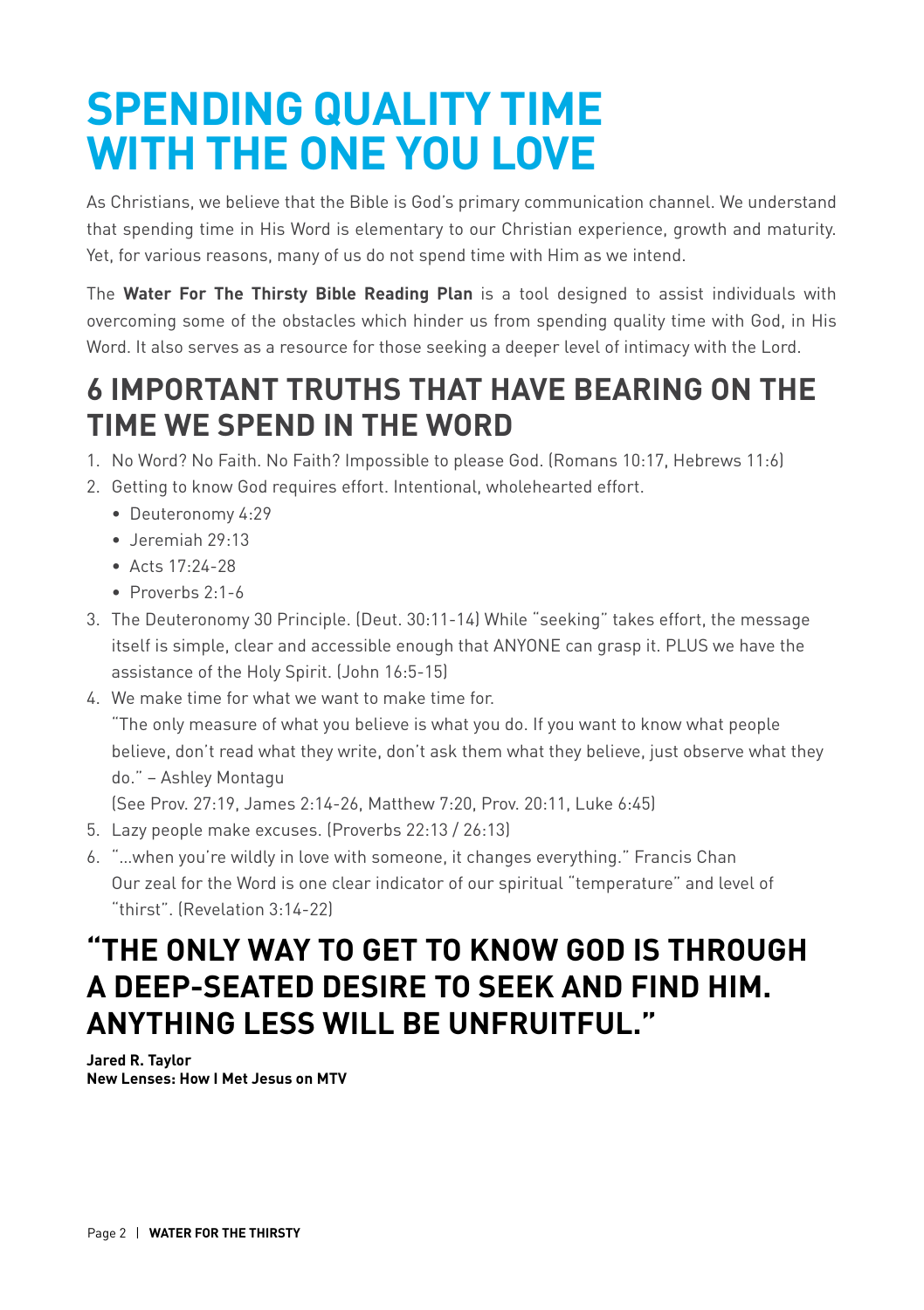#### **Practical Tips for spending quality time in the Word of God**

- **• Start at ANY time.** Begin with today's date and go from there. **In a year from today** you would have completed the circle and **read the Bible in its entirety**!
- **• Focus on Today!** Miss a day or 2 or 3? Skip those days. Then later on in the week or on the weekend, if you have some free time, you can use that time to catch up.
- **• Remember, it takes effort** on your part. **So plan accordingly.** Develop a strategic approach. Wise treasure hunters are not random or haphazard. Set a time that works realistically and stick to it.

**• Keep in mind the purpose of the collection of writings:** Revelation. "God in his sovereign love has purposed to bring the sinful world of his fallen creation to the redeemed world of his new creation." Christopher Wright We do ourselves a serious injustice by reading bits and pieces of the Bible in isolation. A comprehensive study is truly the most effective way to understand and appreciate the depth of the Father's 'sovereign love' for us.

- **• Change your perspective:** From: Simply reading / studying the Bible To: Spending alone time every day with the God I love.
- **• What are you looking for?** -- S.O.A.P. **Scripture** Observation: e.g. Evidence of God's love… Application: 2 Tim 3:16 - Believe. Stop doing. Do Better. Start doing. Prayer
- **• How clear is the text?** Versions matter. Pick a suitable version. Study Bibles help too.
- **• Journal!** Pens, paper, highlighters. Keep a log. Memorize.
- **• Don't be afraid to ask questions!** That's how we learn. Caution: Not everyone is equipped to answer your questions. Choose wisely and don't just take anyone's word for it. Check what they say against the Word for yourself!. (Isaiah 8:20)
- **• Jesus did not send his disciples out solo.** Partner. Group. Make use of / create a forum for dialogue and the exchange of perspectives.
- **• Share what you find.** Testify. Witness. Teaching others all the things He commanded (The Great Commission) is the best way to learn and remember. #beststuffintheworldtodaycafe.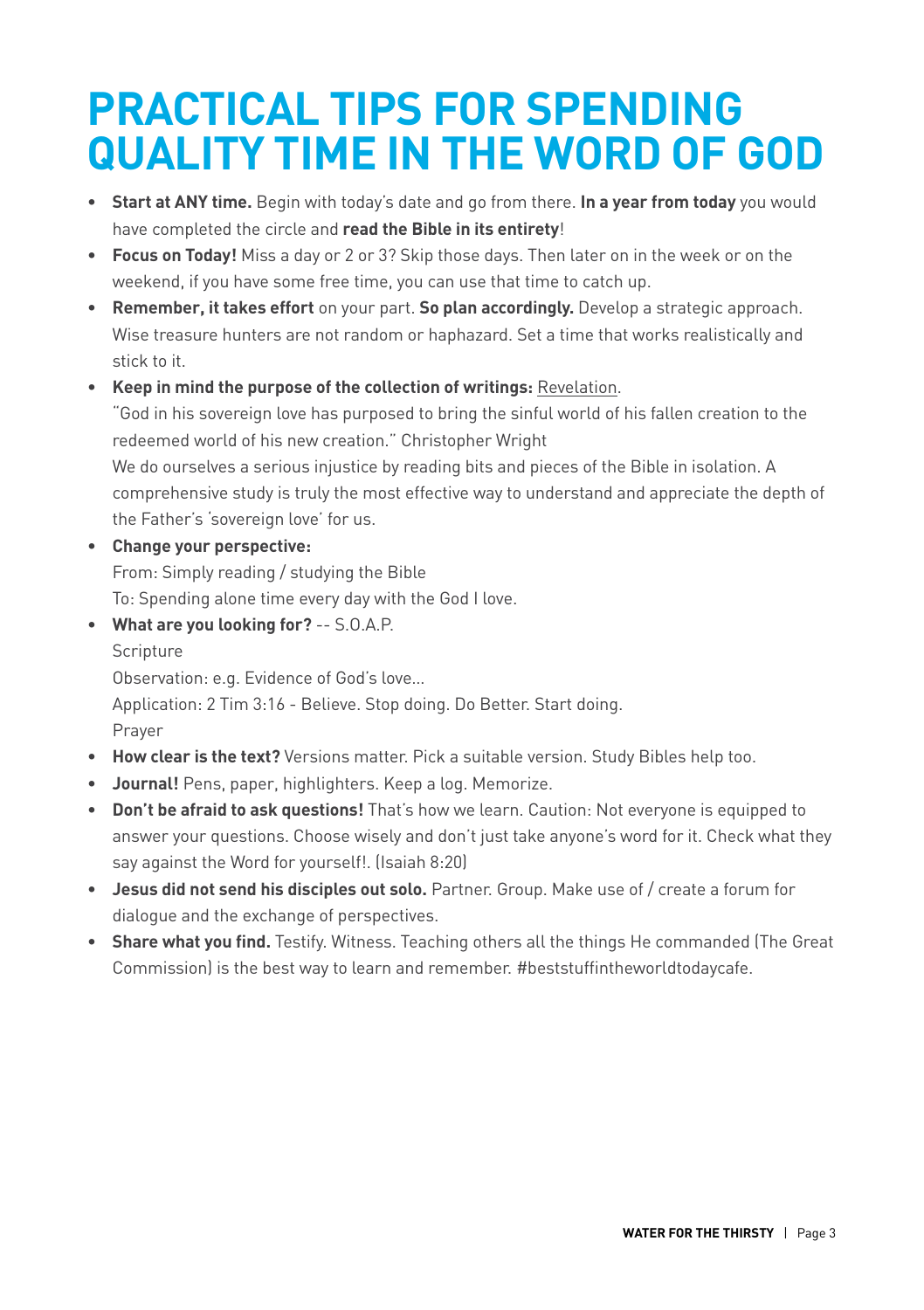#### **JANUARY**

| <b>HILL</b>      | $\overline{+}$ | $ \mathsf{F} $ | $\mathsf{H}$                                                         |
|------------------|----------------|----------------|----------------------------------------------------------------------|
| <b>JAN1</b>      |                |                |                                                                      |
| JAN <sub>2</sub> |                |                |                                                                      |
| <b>JAN3</b>      |                |                |                                                                      |
| <b>JAN4</b>      |                |                |                                                                      |
| <b>JAN 5</b>     |                |                |                                                                      |
| <b>JAN 6</b>     |                |                |                                                                      |
| <b>JAN7</b>      |                |                |                                                                      |
| <b>JAN 8</b>     |                |                |                                                                      |
| <b>JAN 9</b>     |                |                |                                                                      |
| <b>JAN 10</b>    |                |                |                                                                      |
| <b>JAN 11</b>    |                |                |                                                                      |
| <b>JAN 12</b>    |                |                |                                                                      |
| <b>JAN 13</b>    |                |                |                                                                      |
| <b>JAN 14</b>    |                |                |                                                                      |
| <b>JAN 15</b>    |                |                |                                                                      |
| <b>JAN 16</b>    |                |                |                                                                      |
| <b>JAN 17</b>    |                |                |                                                                      |
| <b>JAN 18</b>    |                |                |                                                                      |
| <b>JAN 19</b>    |                |                |                                                                      |
| <b>JAN 20</b>    |                |                |                                                                      |
| <b>JAN 21</b>    |                |                |                                                                      |
| <b>JAN 22</b>    |                |                |                                                                      |
| <b>JAN 23</b>    |                |                |                                                                      |
| <b>JAN 24</b>    |                |                |                                                                      |
| <b>JAN 25</b>    |                |                |                                                                      |
| <b>JAN 26</b>    |                |                |                                                                      |
| <b>JAN 27</b>    |                |                | Acts 3………………………………………Exodus 3-4 …………………………………Proverbs 27……………………………… |
| <b>JAN 28</b>    |                |                |                                                                      |
| <b>JAN 29</b>    |                |                |                                                                      |
| <b>JAN 30</b>    |                |                |                                                                      |
| <b>JAN 31</b>    |                |                |                                                                      |

ႜၜၜၞၜႜ

ò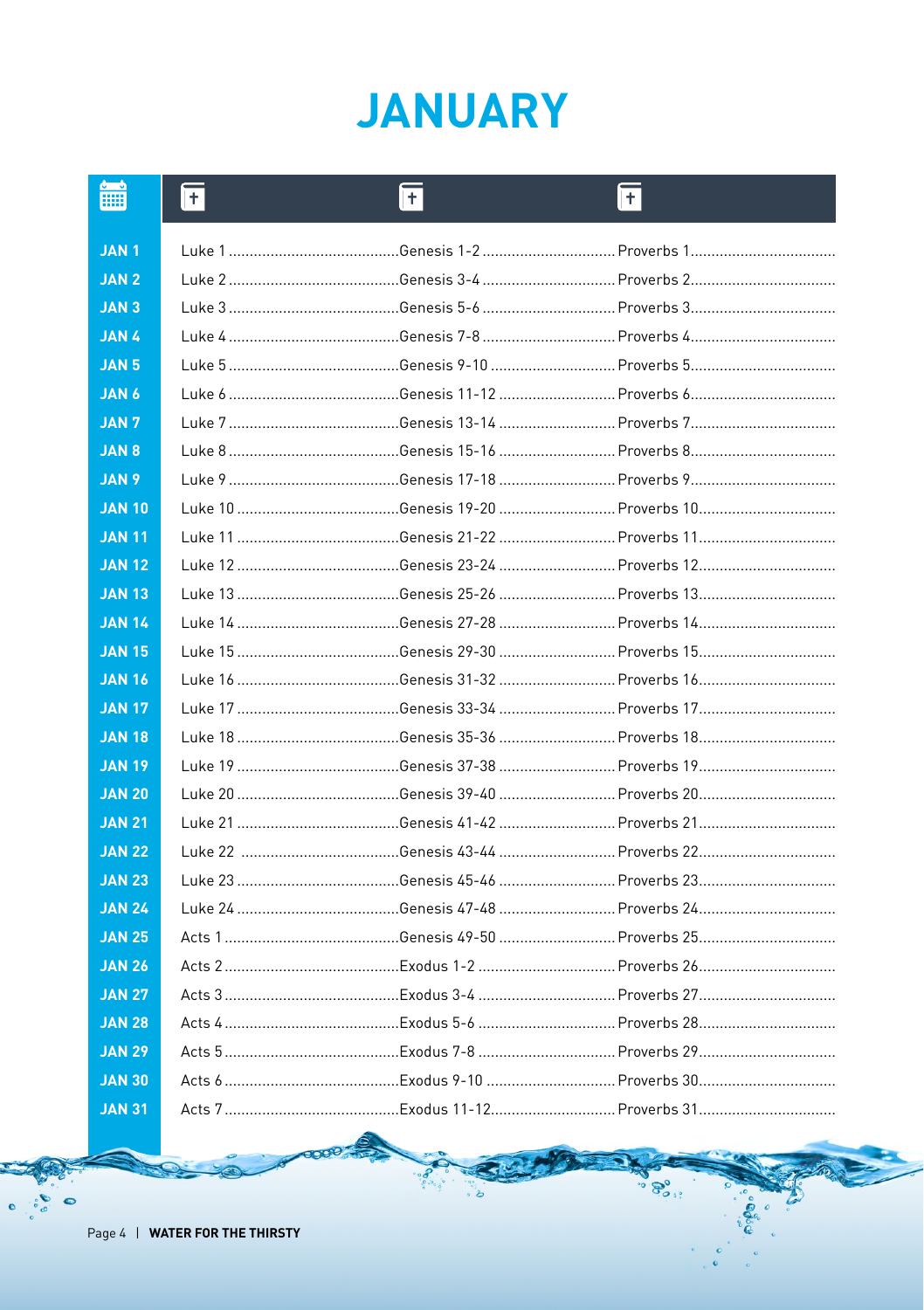## **FEBRUARY**

| 篇                | $ \overline{+} $ | F | ĪŦ                                                                   |
|------------------|------------------|---|----------------------------------------------------------------------|
| FEB <sub>1</sub> |                  |   |                                                                      |
| FEB <sub>2</sub> |                  |   |                                                                      |
| FEB <sub>3</sub> |                  |   | Acts 10 ……………………………………Exodus 17-18 ………………………………Psalm 3…………………………………… |
| FEB4             |                  |   |                                                                      |
| FEB <sub>5</sub> |                  |   |                                                                      |
| FEB <sub>6</sub> |                  |   |                                                                      |
| FEB <sub>7</sub> |                  |   |                                                                      |
| FEB <sub>8</sub> |                  |   |                                                                      |
| FEB <sub>9</sub> |                  |   |                                                                      |
| <b>FEB10</b>     |                  |   | Acts 17 ……………………………………Exodus 31-32…………………………………Psalm 10………………………………… |
| <b>FEB11</b>     |                  |   |                                                                      |
| <b>FEB12</b>     |                  |   |                                                                      |
| <b>FEB13</b>     |                  |   | Acts 20 ……………………………………Exodus 37-38………………………………Psalm 13…………………………………  |
| <b>FEB 14</b>    |                  |   |                                                                      |
| <b>FEB15</b>     |                  |   |                                                                      |
| <b>FEB16</b>     |                  |   |                                                                      |
| <b>FEB 17</b>    |                  |   |                                                                      |
| <b>FEB18</b>     |                  |   |                                                                      |
| <b>FEB19</b>     |                  |   |                                                                      |
| <b>FEB 20</b>    |                  |   | Acts 27 …………………………………Leviticus 12-13…………………………Psalm 20…………………………………  |
| <b>FEB 21</b>    |                  |   | Acts 28 …………………………………Leviticus 14-15…………………………Psalm 21…………………………………  |
| <b>FEB 22</b>    |                  |   |                                                                      |
| <b>FEB 23</b>    |                  |   |                                                                      |
| <b>FEB 24</b>    |                  |   |                                                                      |
| <b>FEB 25</b>    |                  |   |                                                                      |
| <b>FEB 26</b>    |                  |   |                                                                      |
| <b>FEB 27</b>    |                  |   |                                                                      |
| <b>FEB 28</b>    |                  |   |                                                                      |

WATER FOR THE THIRSTY F Page 5

 $\overline{c}$ 

ಕ್ತಿ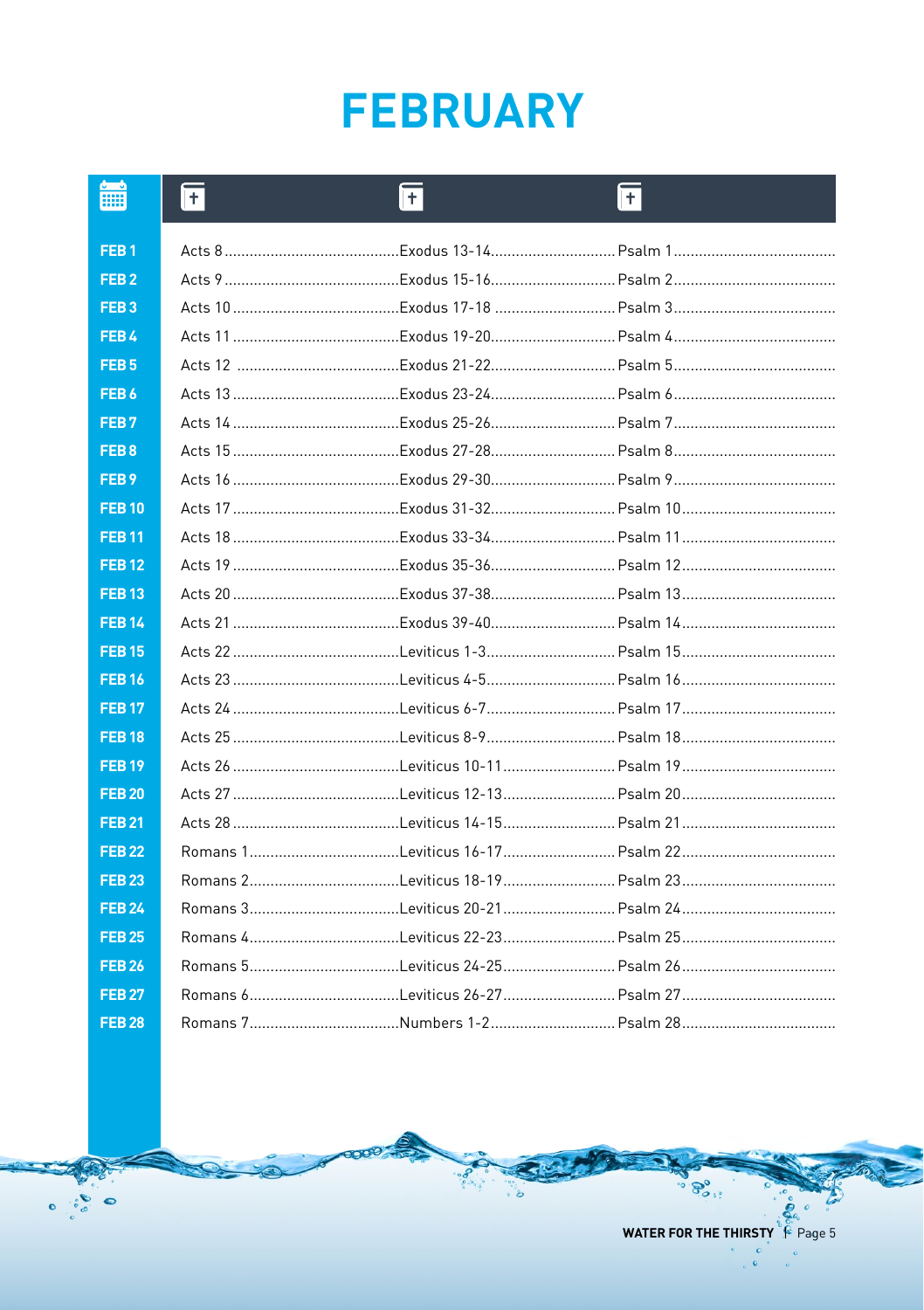# **MARCH**

| ■                | $\overline{\mathbb{F}}$ | IŦ. | ĪŦ |
|------------------|-------------------------|-----|----|
| MAR <sub>1</sub> |                         |     |    |
| MAR <sub>2</sub> |                         |     |    |
| MAR <sub>3</sub> |                         |     |    |
| <b>MAR4</b>      |                         |     |    |
| MAR <sub>5</sub> |                         |     |    |
| MAR6             |                         |     |    |
| MAR <sub>7</sub> |                         |     |    |
| MAR <sub>8</sub> |                         |     |    |
| MAR <sub>9</sub> |                         |     |    |
| <b>MAR10</b>     |                         |     |    |
| <b>MAR11</b>     |                         |     |    |
| <b>MAR12</b>     |                         |     |    |
| <b>MAR13</b>     |                         |     |    |
| <b>MAR14</b>     |                         |     |    |
| <b>MAR15</b>     |                         |     |    |
| <b>MAR16</b>     |                         |     |    |
| <b>MAR17</b>     |                         |     |    |
| <b>MAR18</b>     |                         |     |    |
| <b>MAR19</b>     |                         |     |    |
| <b>MAR 20</b>    |                         |     |    |
| <b>MAR21</b>     |                         |     |    |
| <b>MAR22</b>     |                         |     |    |
| <b>MAR23</b>     |                         |     |    |
| <b>MAR 24</b>    |                         |     |    |
| <b>MAR25</b>     |                         |     |    |
| <b>MAR 26</b>    |                         |     |    |
| <b>MAR 27</b>    |                         |     |    |
| <b>MAR28</b>     |                         |     |    |
| <b>MAR29</b>     |                         |     |    |
| <b>MAR 30</b>    |                         |     |    |
| <b>MAR 31</b>    |                         |     |    |

ႜၜၜၞၜၟၜ

 $\bullet$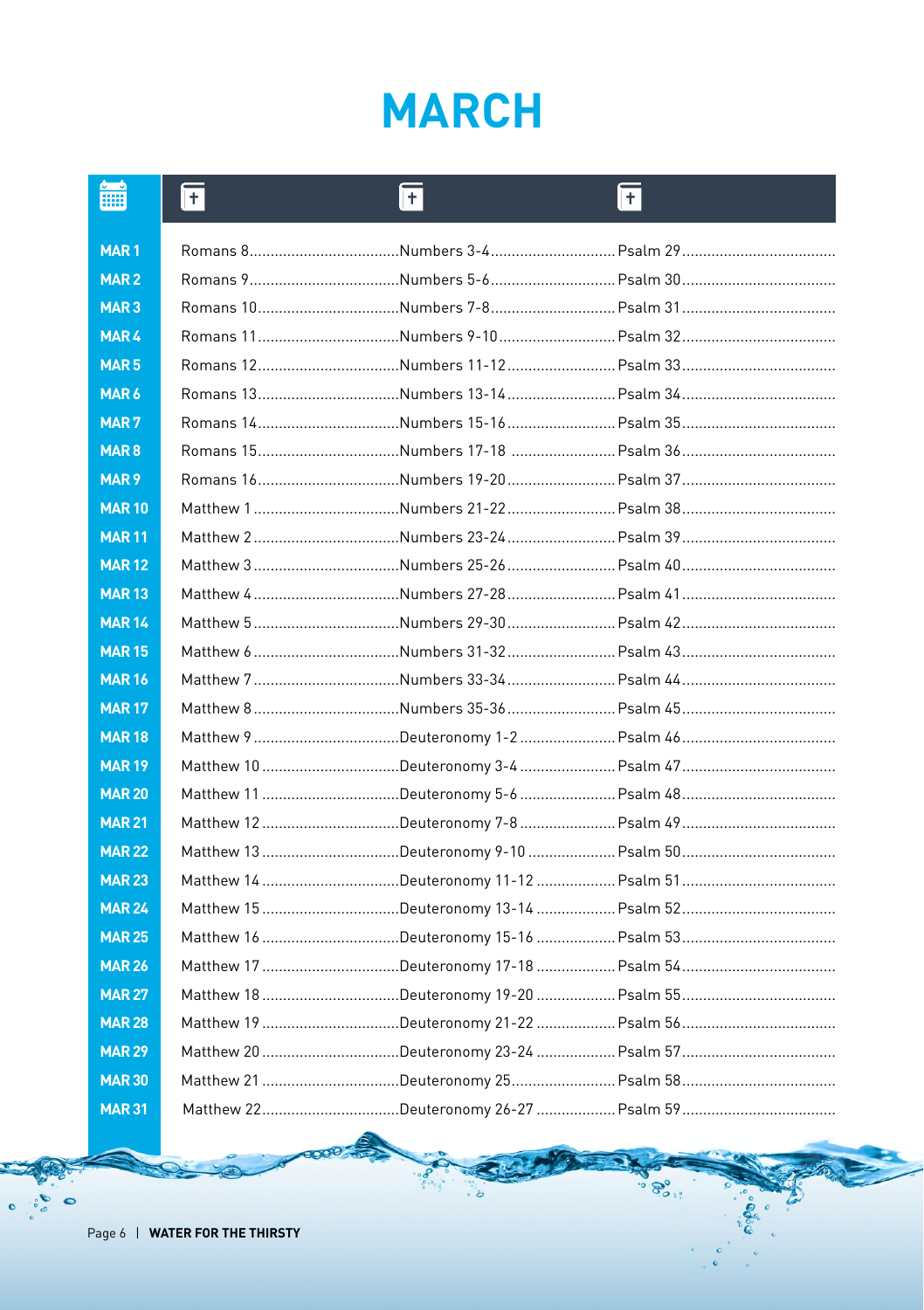#### **APRIL**

| 篇                | ĪŦ | $\overline{\mathbf{H}}$ | $ \mathbf{f} $ |
|------------------|----|-------------------------|----------------|
| APR <sub>1</sub> |    |                         |                |
| APR <sub>2</sub> |    |                         |                |
| APR <sub>3</sub> |    |                         |                |
| APR <sub>4</sub> |    |                         |                |
| APR <sub>5</sub> |    |                         |                |
| APR <sub>6</sub> |    |                         |                |
| APR <sub>7</sub> |    |                         |                |
| APR <sub>8</sub> |    |                         |                |
| APR <sub>9</sub> |    |                         |                |
| <b>APR 10</b>    |    |                         |                |
| <b>APR 11</b>    |    |                         |                |
| <b>APR 12</b>    |    |                         |                |
| <b>APR 13</b>    |    |                         |                |
| <b>APR 14</b>    |    |                         |                |
| <b>APR 15</b>    |    |                         |                |
| <b>APR 16</b>    |    |                         |                |
| <b>APR 17</b>    |    |                         |                |
| <b>APR 18</b>    |    |                         |                |
| <b>APR 19</b>    |    |                         |                |
| <b>APR 20</b>    |    |                         |                |
| <b>APR 21</b>    |    |                         |                |
| <b>APR 22</b>    |    |                         |                |
| <b>APR 23</b>    |    |                         |                |
| <b>APR 24</b>    |    |                         |                |
| <b>APR 25</b>    |    |                         |                |
| <b>APR 26</b>    |    |                         |                |
| <b>APR 27</b>    |    |                         |                |
| <b>APR 28</b>    |    |                         |                |
| <b>APR 29</b>    |    |                         |                |
| <b>APR 30</b>    |    |                         |                |

E

 $\bullet$ 

 $\bullet$ 

WATER FOR THE THIRSTY

 $\overline{c}$ 

 $\mathcal{B}_{0}^{(n)}$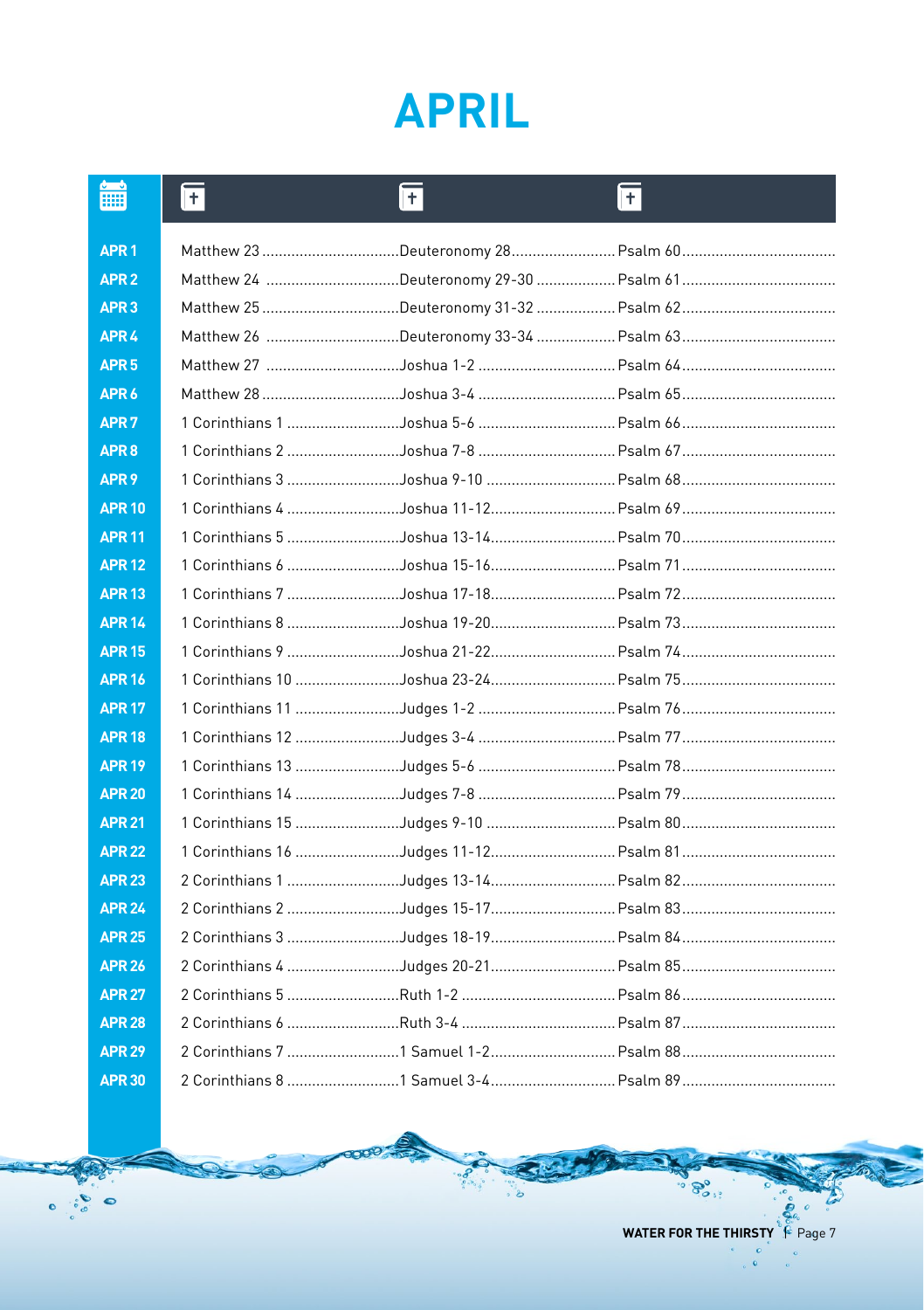

| <b>HH</b>        | $\overline{+}$ | $\overline{\mathbf{H}}$ | ĪŦ |
|------------------|----------------|-------------------------|----|
| MAY <sub>1</sub> |                |                         |    |
| MAY <sub>2</sub> |                |                         |    |
| MAY <sub>3</sub> |                |                         |    |
| MAY 4            |                |                         |    |
| MAY <sub>5</sub> |                |                         |    |
| MAY 6            |                |                         |    |
| MAY <sub>7</sub> |                |                         |    |
| MAY <sub>8</sub> |                |                         |    |
| MAY <sub>9</sub> |                |                         |    |
| <b>MAY 10</b>    |                |                         |    |
| <b>MAY 11</b>    |                |                         |    |
| <b>MAY 12</b>    |                |                         |    |
| <b>MAY 13</b>    |                |                         |    |
| <b>MAY 14</b>    |                |                         |    |
| <b>MAY 15</b>    |                |                         |    |
| <b>MAY 16</b>    |                |                         |    |
| <b>MAY 17</b>    |                |                         |    |
| <b>MAY 18</b>    |                |                         |    |
| <b>MAY 19</b>    |                |                         |    |
| <b>MAY 20</b>    |                |                         |    |
| <b>MAY 21</b>    |                |                         |    |
| <b>MAY 22</b>    |                |                         |    |
| <b>MAY 23</b>    |                |                         |    |
| <b>MAY 24</b>    |                |                         |    |
| <b>MAY 25</b>    |                |                         |    |
| <b>MAY 26</b>    |                |                         |    |
| <b>MAY 27</b>    |                |                         |    |
| <b>MAY 28</b>    |                |                         |    |
| <b>MAY 29</b>    |                |                         |    |
| <b>MAY 30</b>    |                |                         |    |
| <b>MAY 31</b>    |                |                         |    |

эd

P.,

ಿ ಅತಿಲಿ ಅ

 $\bullet$   $\bullet$ 

 $\ddot{\bullet}$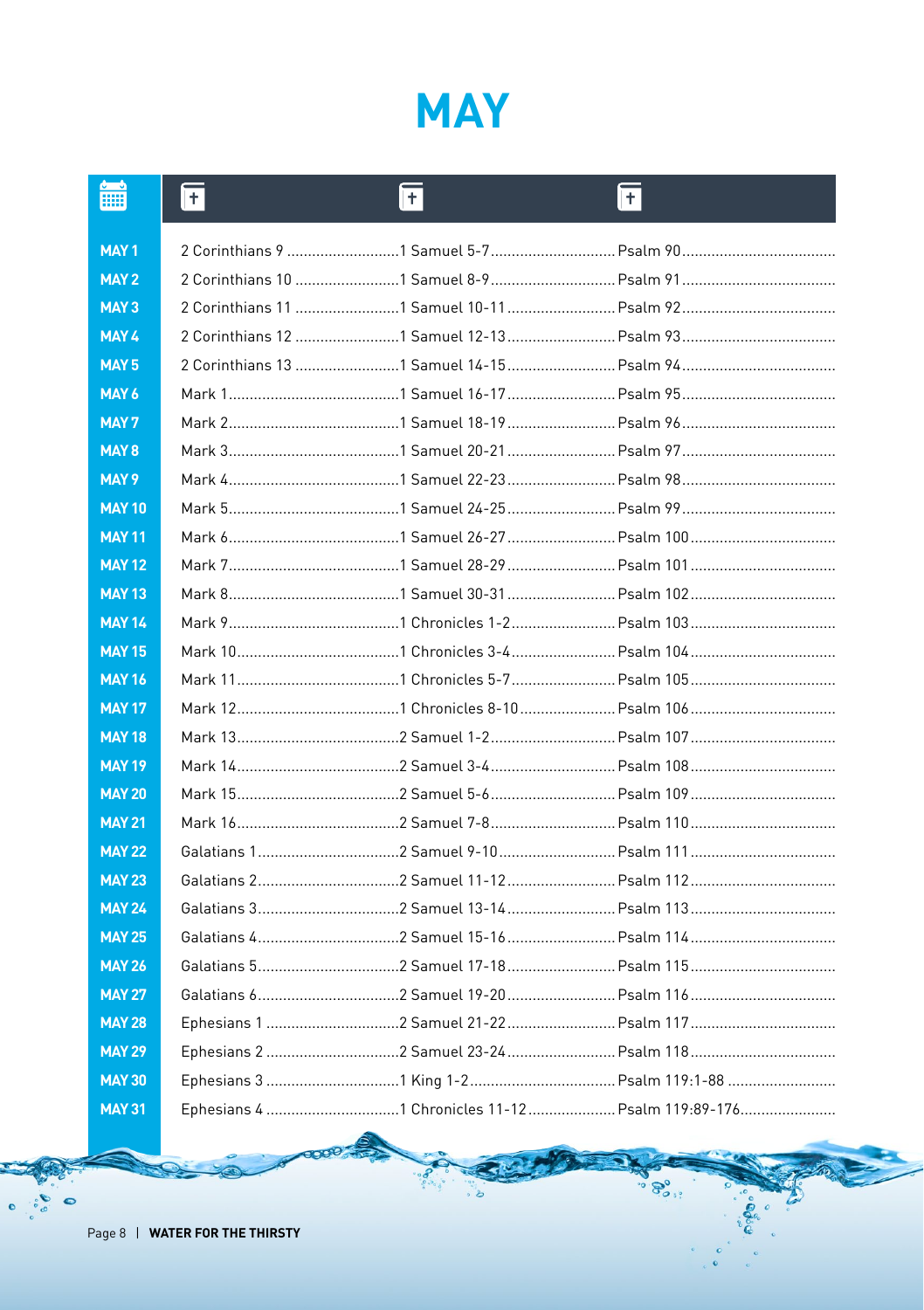#### **JUNE**

| 篇             | $ \mathsf{f} $ | $ \overline{+} $ | ۱Ŧ |
|---------------|----------------|------------------|----|
| <b>JUN1</b>   |                |                  |    |
| <b>JUN2</b>   |                |                  |    |
| <b>JUN3</b>   |                |                  |    |
| <b>JUN4</b>   |                |                  |    |
| <b>JUN5</b>   |                |                  |    |
| <b>JUN 6</b>  |                |                  |    |
| <b>JUN7</b>   |                |                  |    |
| <b>JUN 8</b>  |                |                  |    |
| <b>JUN9</b>   |                |                  |    |
| <b>JUN10</b>  |                |                  |    |
| <b>JUN11</b>  |                |                  |    |
| <b>JUN12</b>  |                |                  |    |
| <b>JUN 13</b> |                |                  |    |
| <b>JUN14</b>  |                |                  |    |
| <b>JUN 15</b> |                |                  |    |
| <b>JUN16</b>  |                |                  |    |
| <b>JUN 17</b> |                |                  |    |
| <b>JUN 18</b> |                |                  |    |
| <b>JUN 19</b> |                |                  |    |
| <b>JUN 20</b> |                |                  |    |
| <b>JUN 21</b> |                |                  |    |
| <b>JUN 22</b> |                |                  |    |
| <b>JUN 23</b> |                |                  |    |
| <b>JUN 24</b> |                |                  |    |
| <b>JUN 25</b> |                |                  |    |
| <b>JUN 26</b> |                |                  |    |
| <b>JUN 27</b> |                |                  |    |
| <b>JUN 28</b> |                |                  |    |
| <b>JUN 29</b> |                |                  |    |
| <b>JUN 30</b> |                |                  |    |

R

 $\bullet$ 

 $\bullet$ 

 $\overline{c}$ 

 $\mathcal{B}_{0}^{0}$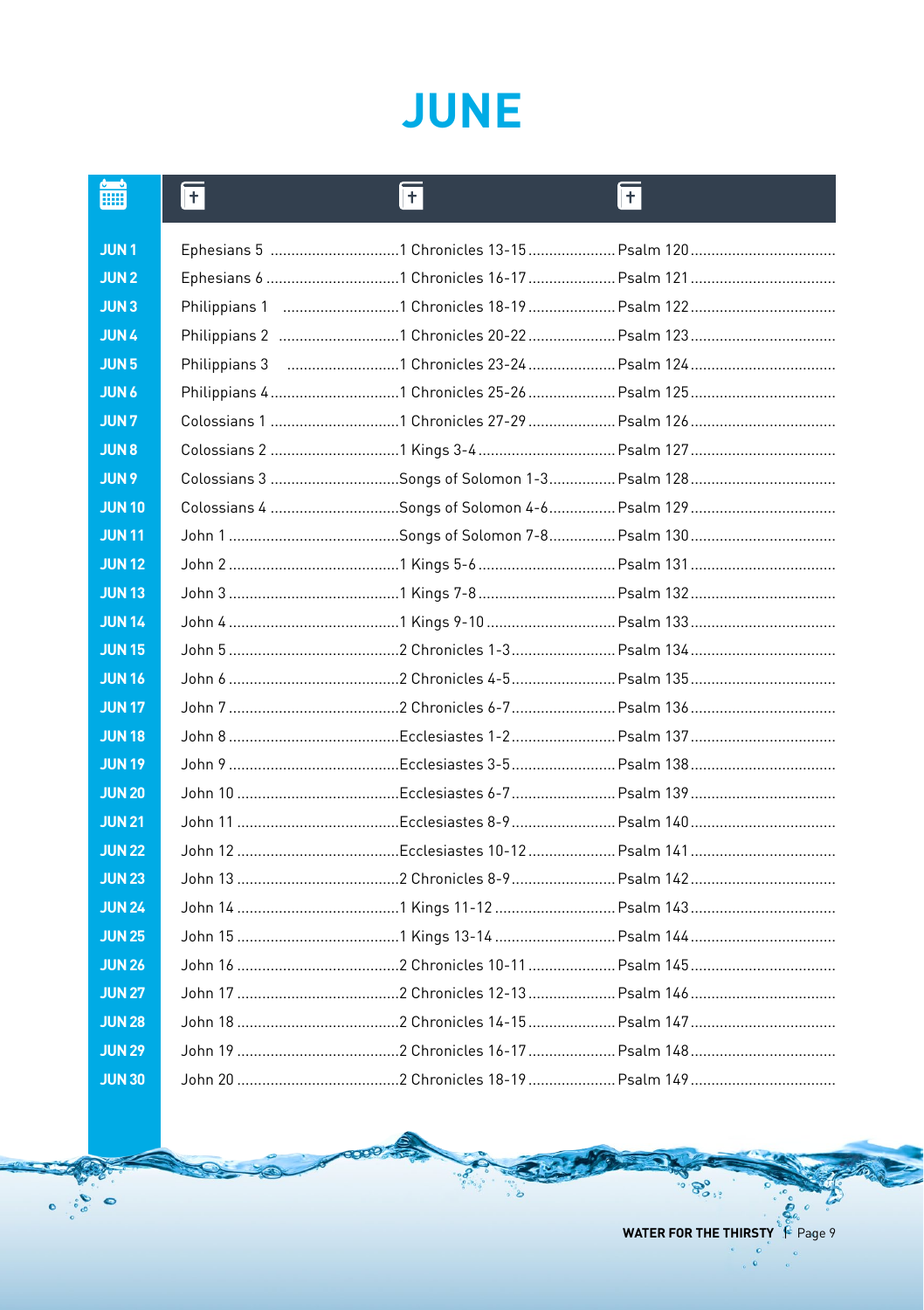## **JULY**

| 篇                | ΙŦ | F | ΙŦ                                       |
|------------------|----|---|------------------------------------------|
| JUL <sub>1</sub> |    |   |                                          |
| JUL <sub>2</sub> |    |   |                                          |
| JUL <sub>3</sub> |    |   |                                          |
| JUL <sub>4</sub> |    |   |                                          |
| JUL <sub>5</sub> |    |   |                                          |
| JUL <sub>6</sub> |    |   |                                          |
| JUL <sub>7</sub> |    |   |                                          |
| JUL <sub>8</sub> |    |   | 2 Thessalonians 22 Kings 5-6  Proverbs 7 |
| JUL <sub>9</sub> |    |   |                                          |
| <b>JUL10</b>     |    |   |                                          |
| <b>JUL11</b>     |    |   |                                          |
| <b>JUL12</b>     |    |   |                                          |
| <b>JUL13</b>     |    |   |                                          |
| <b>JUL 14</b>    |    |   |                                          |
| <b>JUL 15</b>    |    |   |                                          |
| <b>JUL 16</b>    |    |   |                                          |
| <b>JUL 17</b>    |    |   |                                          |
| <b>JUL 18</b>    |    |   |                                          |
| <b>JUL 19</b>    |    |   |                                          |
| <b>JUL 20</b>    |    |   |                                          |
| <b>JUL 21</b>    |    |   |                                          |
| <b>JUL 22</b>    |    |   |                                          |
| <b>JUL 23</b>    |    |   |                                          |
| <b>JUL 24</b>    |    |   |                                          |
| <b>JUL 25</b>    |    |   |                                          |
| <b>JUL 26</b>    |    |   |                                          |
| <b>JUL 27</b>    |    |   |                                          |
| <b>JUL 28</b>    |    |   |                                          |
| <b>JUL 29</b>    |    |   |                                          |
| <b>JUL 30</b>    |    |   | Matthew 7 Isaiah 11-12  Proverbs 29      |
| <b>JUL31</b>     |    |   |                                          |

⊣

ingere

 $\bullet$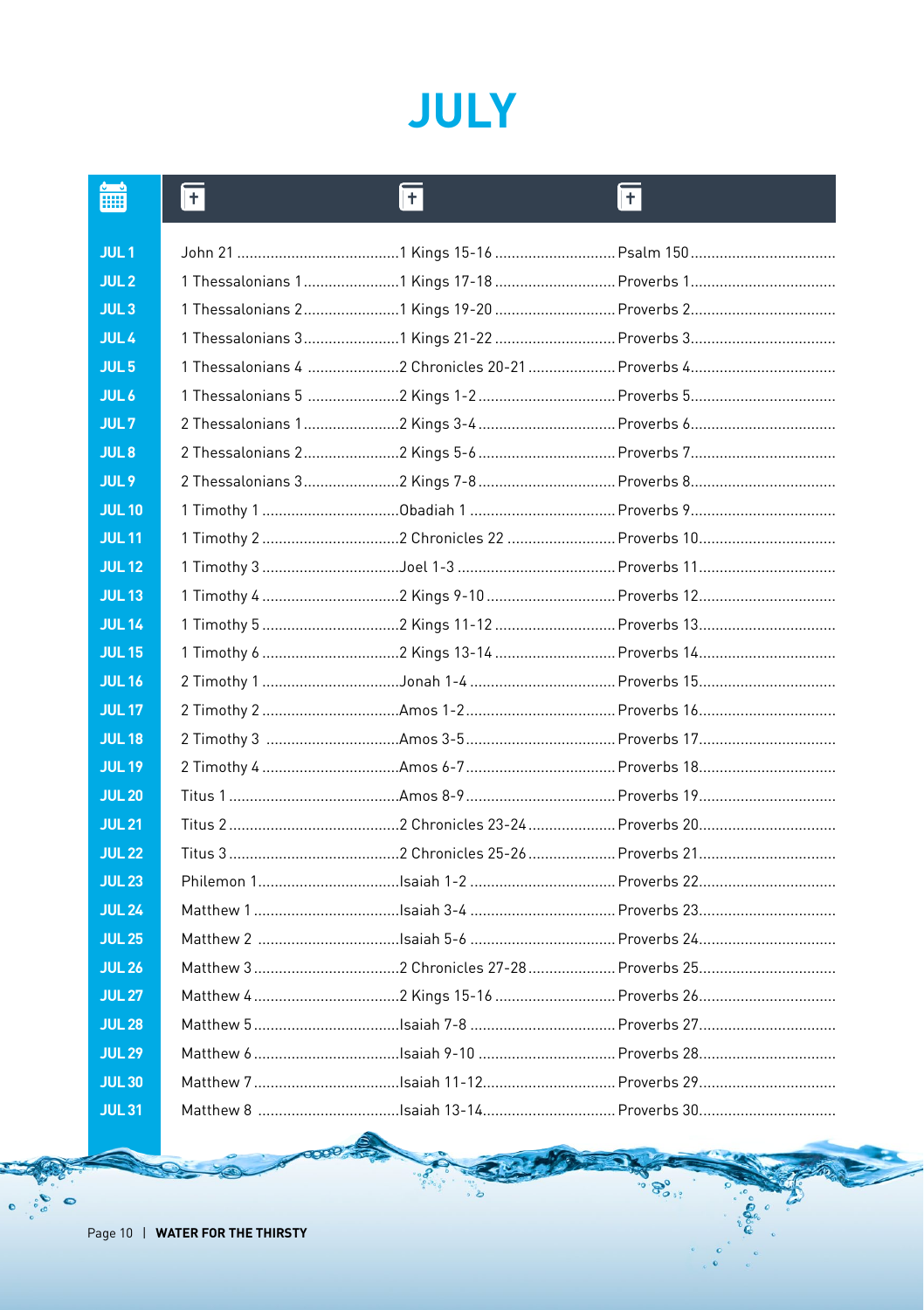## **AUGUST**

| <b>HHI</b>        | $\vert$ + | $ \mathsf{+} $ | ⊪+⊦                                 |
|-------------------|-----------|----------------|-------------------------------------|
| <b>AUG1</b>       |           |                | Matthew 9 Isaiah 15-16  Proverbs 31 |
| AUG <sub>2</sub>  |           |                |                                     |
| AUG <sub>3</sub>  |           |                |                                     |
| AUG <sub>4</sub>  |           |                |                                     |
| AUG <sub>5</sub>  |           |                |                                     |
| AUG <sub>6</sub>  |           |                |                                     |
| AUG <sub>7</sub>  |           |                |                                     |
| AUG <sub>8</sub>  |           |                |                                     |
| AUG <sub>9</sub>  |           |                |                                     |
| <b>AUG 10</b>     |           |                |                                     |
| <b>AUG 11</b>     |           |                |                                     |
| <b>AUG 12</b>     |           |                |                                     |
| <b>AUG 13</b>     |           |                |                                     |
| <b>AUG 14</b>     |           |                |                                     |
| <b>AUG 15</b>     |           |                |                                     |
| <b>AUG 16</b>     |           |                |                                     |
| <b>AUG 17</b>     |           |                |                                     |
| <b>AUG 18</b>     |           |                |                                     |
| <b>AUG 19</b>     |           |                |                                     |
| <b>AUG 20</b>     |           |                |                                     |
| <b>AUG 21</b>     |           |                |                                     |
| <b>AUG 22</b>     |           |                |                                     |
| <b>AUG 23</b>     |           |                |                                     |
| <b>AUG 24</b>     |           |                |                                     |
| <b>AUG 25</b>     |           |                |                                     |
| <b>AUG 26</b>     |           |                |                                     |
| <b>AUG 27</b>     |           |                |                                     |
| <b>AUG 28</b>     |           |                |                                     |
| <b>AUG 29</b>     |           |                |                                     |
| <b>AUG 30</b>     |           |                |                                     |
| AUG <sub>31</sub> |           |                |                                     |

3

 $\overline{a}$ 

 $\mathcal{B}_{\mathbf{0},\mathbf{0}}^{\mathbf{0}}$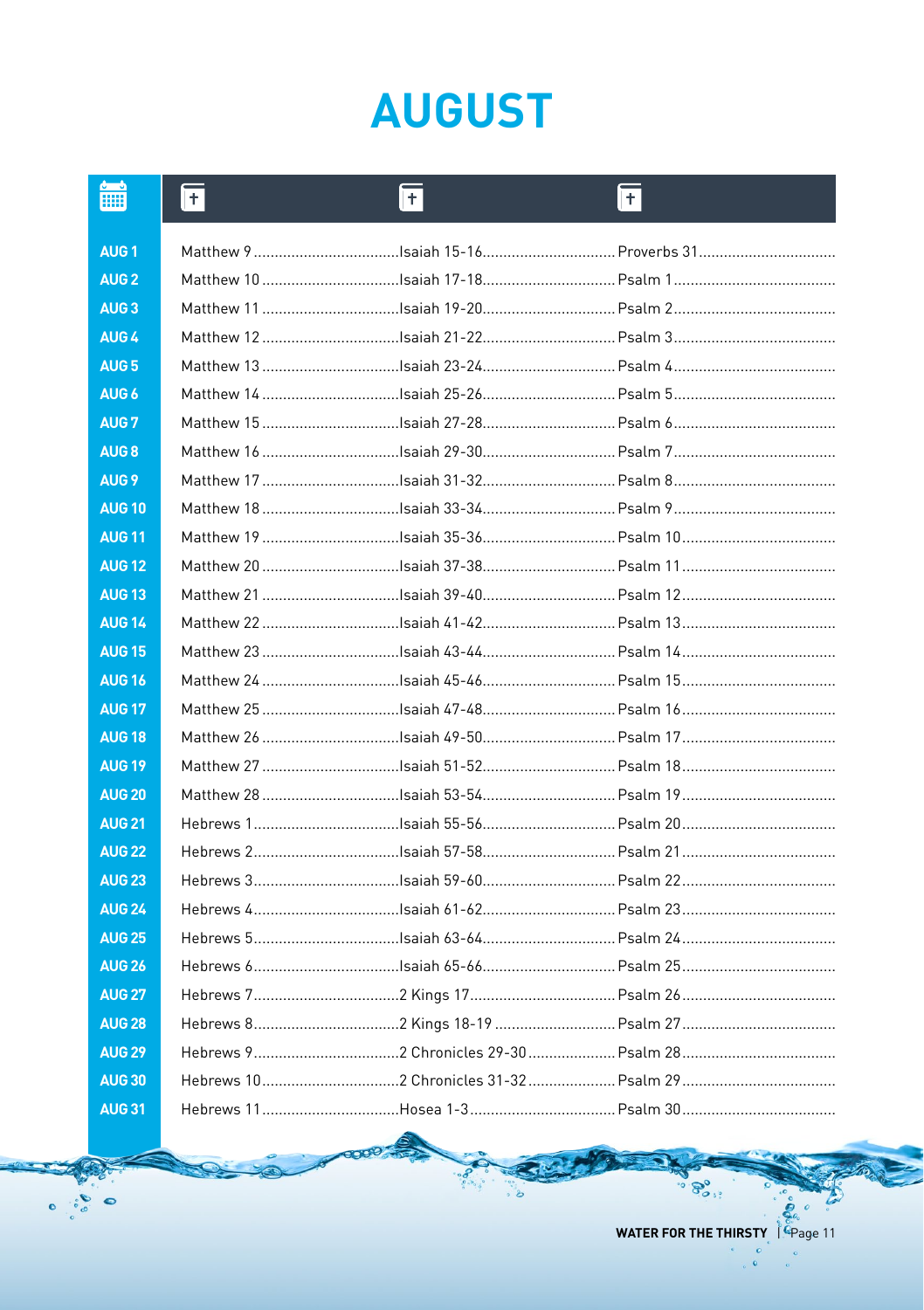## **SEPTEMBER**

| <b>HH</b>          | ll+ | 圧 | ĪŦ |
|--------------------|-----|---|----|
| SEPT <sub>1</sub>  |     |   |    |
| <b>SEPT 2</b>      |     |   |    |
| SEPT <sub>3</sub>  |     |   |    |
| <b>SEPT 4</b>      |     |   |    |
| <b>SEPT 5</b>      |     |   |    |
| SEPT <sub>6</sub>  |     |   |    |
| SEPT <sub>7</sub>  |     |   |    |
| <b>SEPT8</b>       |     |   |    |
| SEPT <sub>9</sub>  |     |   |    |
| <b>SEPT 10</b>     |     |   |    |
| <b>SEPT 11</b>     |     |   |    |
| <b>SEPT 12</b>     |     |   |    |
| <b>SEPT 13</b>     |     |   |    |
| <b>SEPT 14</b>     |     |   |    |
| <b>SEPT 15</b>     |     |   |    |
| <b>SEPT 16</b>     |     |   |    |
| <b>SEPT 17</b>     |     |   |    |
| <b>SEPT 18</b>     |     |   |    |
| <b>SEPT 19</b>     |     |   |    |
| <b>SEPT 20</b>     |     |   |    |
| <b>SEPT 21</b>     |     |   |    |
| <b>SEPT 22</b>     |     |   |    |
| <b>SEPT 23</b>     |     |   |    |
| <b>SEPT 24</b>     |     |   |    |
| <b>SEPT 25</b>     |     |   |    |
| <b>SEPT 26</b>     |     |   |    |
| <b>SEPT 27</b>     |     |   |    |
| <b>SEPT 28</b>     |     |   |    |
| <b>SEPT 29</b>     |     |   |    |
| SEPT <sub>30</sub> |     |   |    |

ႜႜႜႜႜႜၟၜၟၜ

 $\bullet$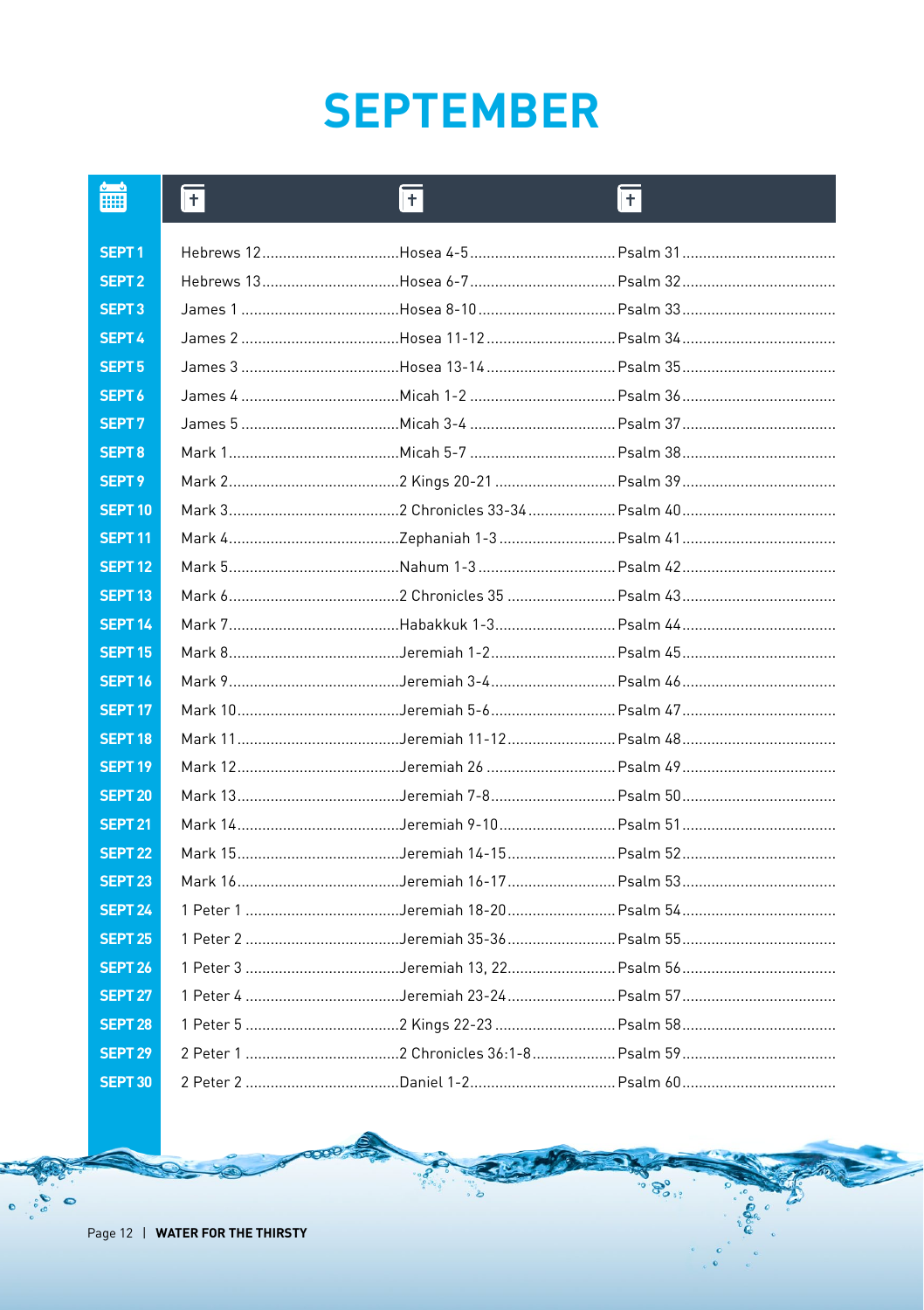## **OCTOBER**

| m                | ll+. | $ \mathbf{t} $ | IŦ.                                                                   |
|------------------|------|----------------|-----------------------------------------------------------------------|
| OCT <sub>1</sub> |      |                |                                                                       |
| OCT <sub>2</sub> |      |                |                                                                       |
| OCT <sub>3</sub> |      |                |                                                                       |
| OCT 4            |      |                |                                                                       |
| OCT <sub>5</sub> |      |                |                                                                       |
| OCT <sub>6</sub> |      |                |                                                                       |
| OCT <sub>7</sub> |      |                |                                                                       |
| OCT <sub>8</sub> |      |                |                                                                       |
| OCT <sub>9</sub> |      |                |                                                                       |
| <b>OCT 10</b>    |      |                |                                                                       |
| <b>OCT 11</b>    |      |                |                                                                       |
| <b>OCT 12</b>    |      |                |                                                                       |
| <b>OCT 13</b>    |      |                |                                                                       |
| <b>OCT 14</b>    |      |                |                                                                       |
| <b>OCT 15</b>    |      |                |                                                                       |
| <b>OCT 16</b>    |      |                |                                                                       |
| <b>OCT 17</b>    |      |                |                                                                       |
| <b>OCT 18</b>    |      |                |                                                                       |
| <b>OCT 19</b>    |      |                |                                                                       |
| <b>OCT 20</b>    |      |                |                                                                       |
| <b>OCT 21</b>    |      |                |                                                                       |
| <b>OCT 22</b>    |      |                |                                                                       |
| <b>OCT 23</b>    |      |                |                                                                       |
| <b>OCT 24</b>    |      |                |                                                                       |
| <b>OCT 25</b>    |      |                |                                                                       |
| <b>OCT 26</b>    |      |                | 1 John 1 ……………………………………Ezekiel 40-41 ……………………………Psalm 86………………………………… |
| <b>OCT 27</b>    |      |                |                                                                       |
| <b>OCT 28</b>    |      |                |                                                                       |
| <b>OCT 29</b>    |      |                |                                                                       |
| <b>OCT 30</b>    |      |                |                                                                       |
| <b>OCT 31</b>    |      |                |                                                                       |

3

WATER FOR THE THIRSTY

 $\overline{a}$ 

 $\mathcal{B}_{\mathbf{0},\mathbf{0}}^{\mathbf{0}}$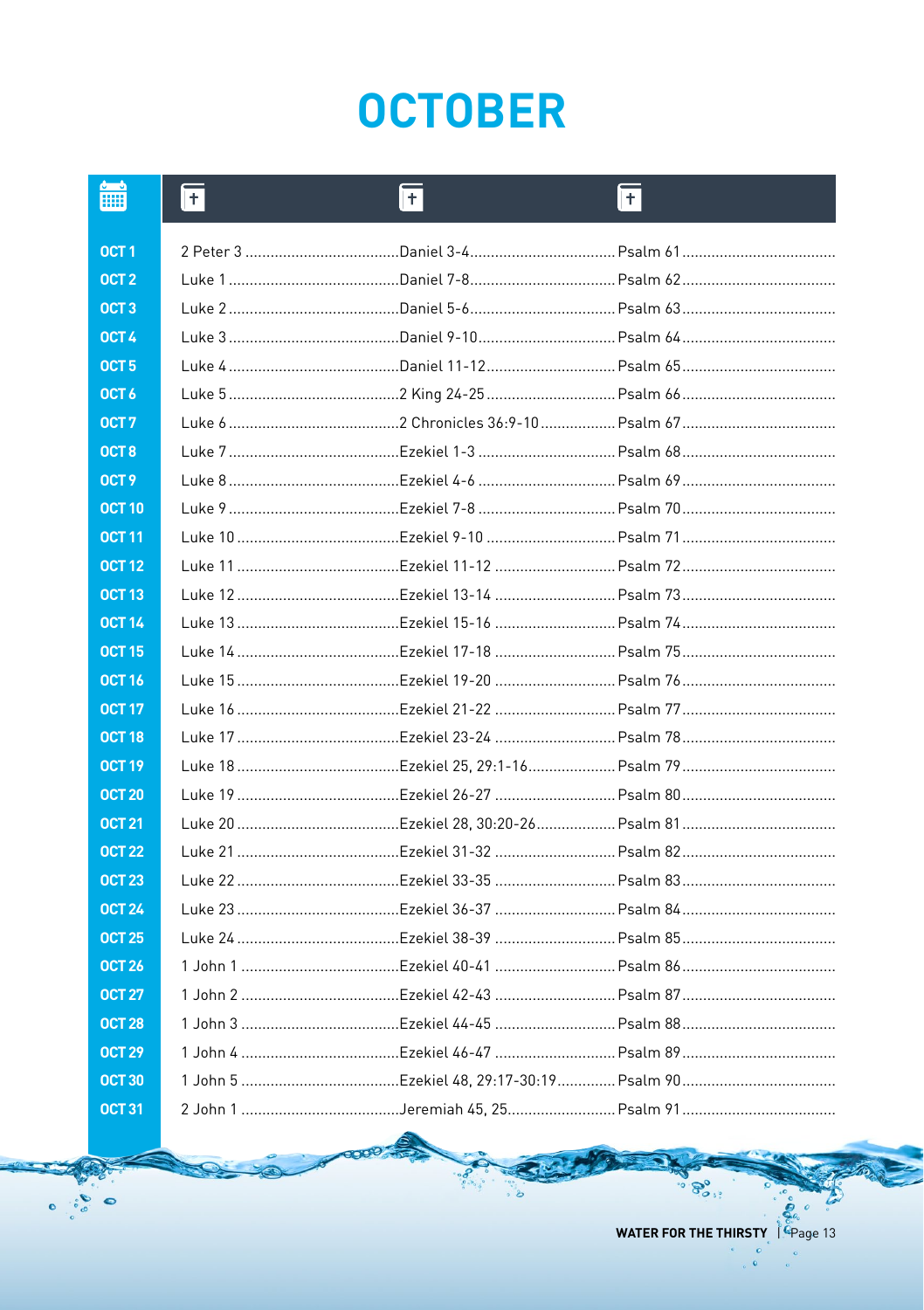### **NOVEMBER**

|                  | ll+ | $+$ | ll+                                                                   |
|------------------|-----|-----|-----------------------------------------------------------------------|
| NOV <sub>1</sub> |     |     |                                                                       |
| <b>NOV 2</b>     |     |     |                                                                       |
| <b>NOV3</b>      |     |     |                                                                       |
| <b>NOV 4</b>     |     |     | John 3 ……………………………………Jeremiah 28-29 …………………………Psalm 95 …………………………………  |
| NOV <sub>5</sub> |     |     |                                                                       |
| NOV <sub>6</sub> |     |     |                                                                       |
| <b>NOV7</b>      |     |     | John 6 ……………………………………Jeremiah 32-33 …………………………Psalm 98 …………………………………  |
| NOV <sub>8</sub> |     |     |                                                                       |
| <b>NOV 9</b>     |     |     | John 8 ……………………………………Jeremiah 37-38 …………………………Psalm 100 ………………………………… |
| <b>NOV 10</b>    |     |     |                                                                       |
| <b>NOV 11</b>    |     |     |                                                                       |
| <b>NOV 12</b>    |     |     |                                                                       |
| <b>NOV 13</b>    |     |     |                                                                       |
| <b>NOV 14</b>    |     |     |                                                                       |
| <b>NOV 15</b>    |     |     |                                                                       |
|                  |     |     |                                                                       |
| <b>NOV 16</b>    |     |     |                                                                       |
| <b>NOV 17</b>    |     |     |                                                                       |
| <b>NOV 18</b>    |     |     |                                                                       |
| <b>NOV 19</b>    |     |     |                                                                       |
| <b>NOV 20</b>    |     |     |                                                                       |
| <b>NOV 21</b>    |     |     |                                                                       |
| <b>NOV 22</b>    |     |     |                                                                       |
| <b>NOV 23</b>    |     |     | Jude 1 ……………………………………Zechariah 9-10……………………………Psalm 114………………………………   |
| <b>NOV 24</b>    |     |     |                                                                       |
| <b>NOV 25</b>    |     |     |                                                                       |
| <b>NOV 26</b>    |     |     |                                                                       |
| <b>NOV 27</b>    |     |     |                                                                       |
| <b>NOV 28</b>    |     |     |                                                                       |
| <b>NOV 29</b>    |     |     |                                                                       |

ႜႜႜႜႜၟၜၟၜႋ

ò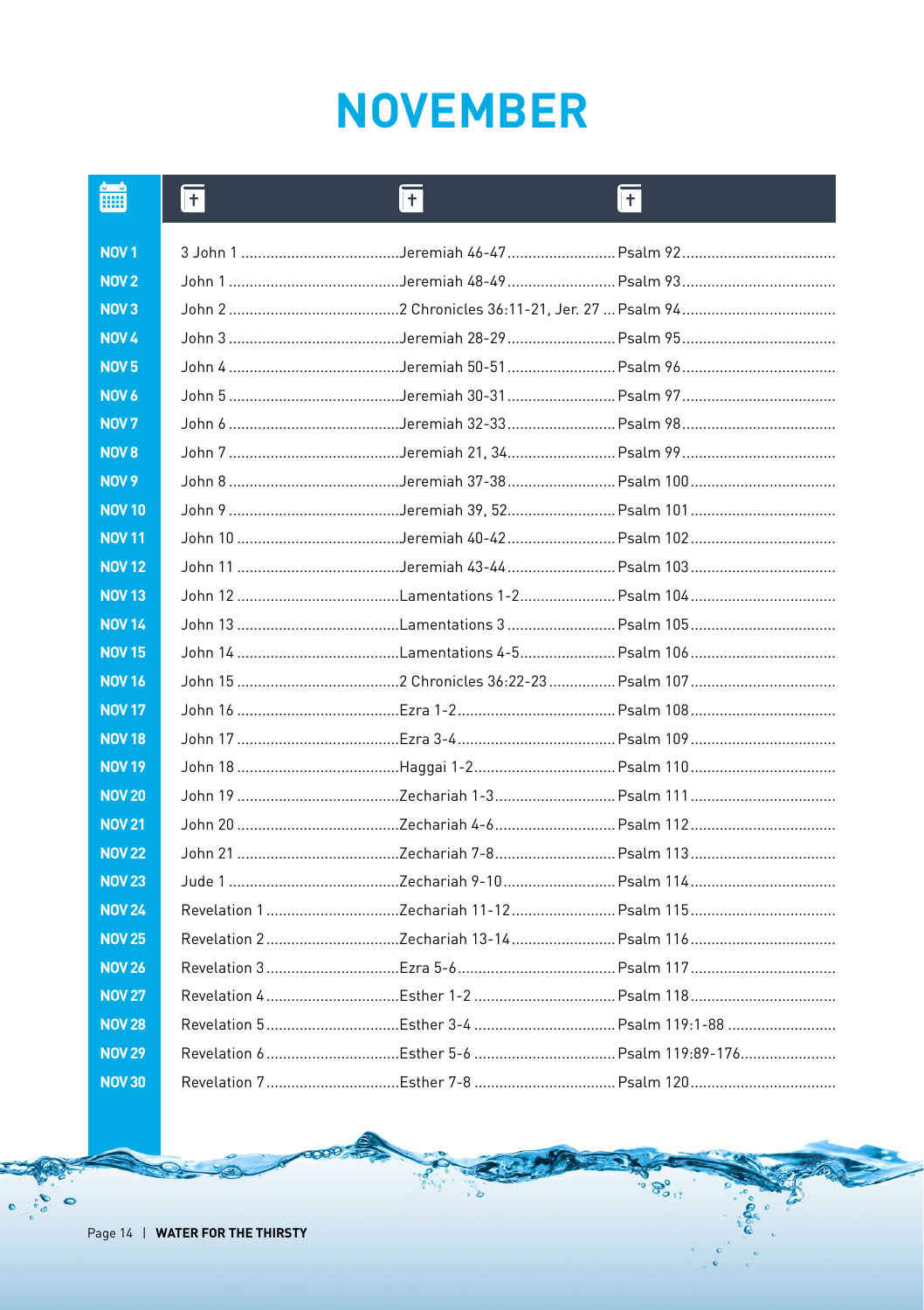### **DECEMBER**

| m                | ∥+∣ | $\pm$ | ∥+ |
|------------------|-----|-------|----|
| DEC <sub>1</sub> |     |       |    |
| DEC <sub>2</sub> |     |       |    |
| DEC <sub>3</sub> |     |       |    |
| DEC <sub>4</sub> |     |       |    |
| DEC <sub>5</sub> |     |       |    |
| DEC <sub>6</sub> |     |       |    |
| DEC <sub>7</sub> |     |       |    |
| DEC <sub>8</sub> |     |       |    |
| DEC <sub>9</sub> |     |       |    |
| <b>DEC 10</b>    |     |       |    |
| <b>DEC 11</b>    |     |       |    |
| <b>DEC 12</b>    |     |       |    |
| <b>DEC13</b>     |     |       |    |
| <b>DEC 14</b>    |     |       |    |
| <b>DEC 15</b>    |     |       |    |
| <b>DEC16</b>     |     |       |    |
| <b>DEC 17</b>    |     |       |    |
| <b>DEC 18</b>    |     |       |    |
| <b>DEC 19</b>    |     |       |    |
| <b>DEC 20</b>    |     |       |    |
| <b>DEC 21</b>    |     |       |    |
| <b>DEC 22</b>    |     |       |    |
| <b>DEC 23</b>    |     |       |    |
| <b>DEC 24</b>    |     |       |    |
| <b>DEC 25</b>    |     |       |    |
| <b>DEC 26</b>    |     |       |    |
| <b>DEC 27</b>    |     |       |    |
| <b>DEC 28</b>    |     |       |    |
| <b>DEC 29</b>    |     |       |    |
| <b>DEC 30</b>    |     |       |    |
| <b>DEC 31</b>    |     |       |    |

੨

ಕ್ತಿ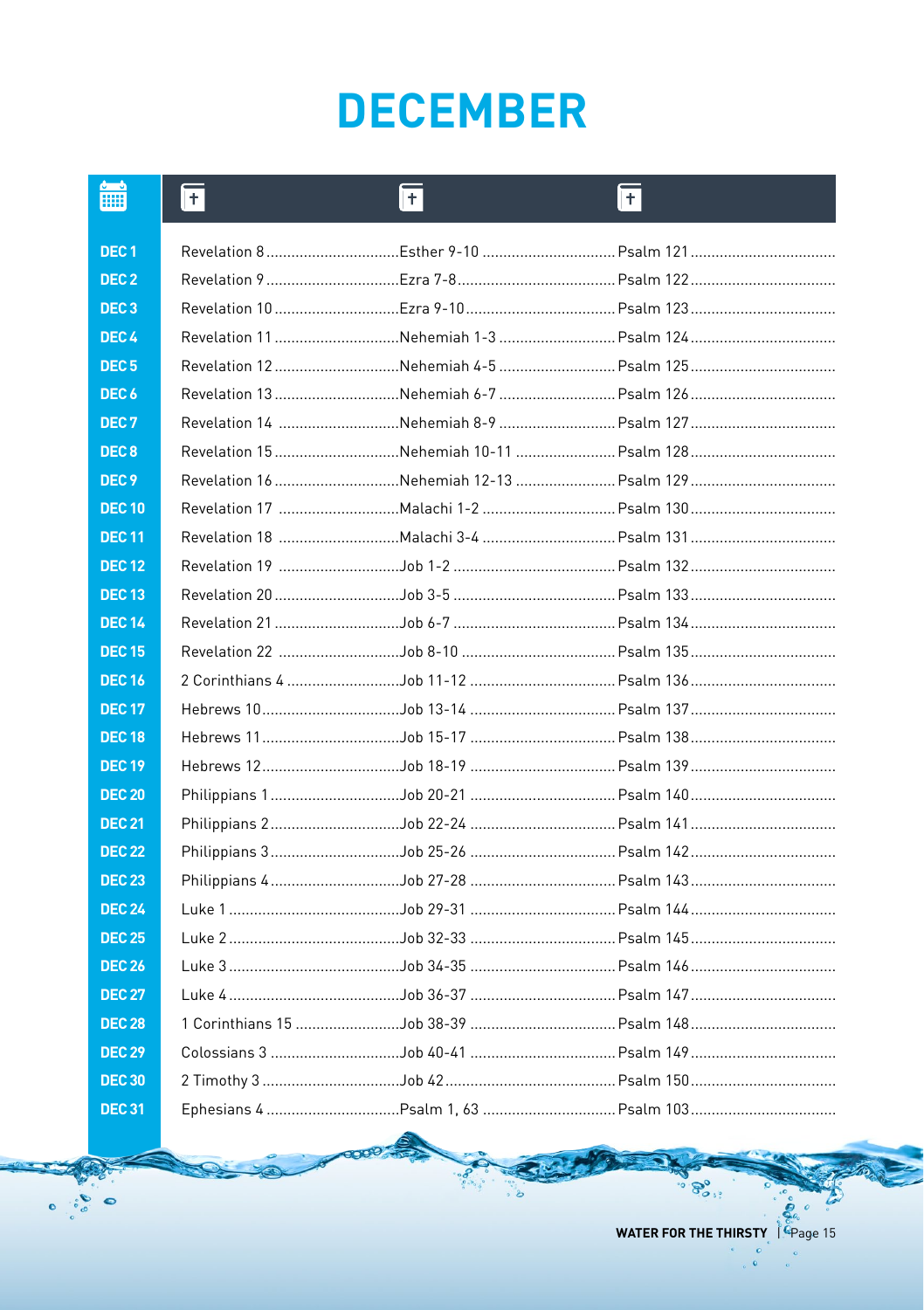#### **Hunger and Thirst for God**

"When a person belonging to the LORD GOD becomes hungry and thirsty for His Word and His Presence, his soul faints within him. When a soul faints, it makes a believer feel overwhelmed and shrouded in darkness, a condition that is only cured by eating the Bread of His Word and drinking the Water of His Grace.

It is the thirst that brings a person of God to drink his moving streams, gushing fountains and flowing rivers of cool, clear water, and it is His abundant Grace that satisfies and quenches the dry and desperate soul.

Although the nature of hunger and thirst are similar in causing the believer to desperately seek after Him, they differ in goals. A hungry believer is spiritually starved and longing for the Word and Teachings of the LORD GOD. A thirsty believer is spiritually dry and longing for the Presence of the LORD GOD. Subtle, but important differences to note, which will enable us to gain a deeper understanding of the Things He Wills us to know."

#### **Kathy L. McFarland**

The Hungry and the Thirsty (The Study of Thirst)

"We will never ever be frustrated when we hunger and thirst for Jesus. If we hunger for Him more, He will fill us more. He will reveal Himself to you more and more as you long for Him. You never get to a point in God when you will be so full that you will not need Him anymore. Like how your natural appetite works, you have to eat when you get hungry that doesn't mean that you will not get hungry again. Every time you are hungry you got to eat.

.............................................................................................................................................................

While God is always satisfying us, He is also continually increasing our hunger and thirst for more of Him. [The] More you hunger and thirst for Him, the more will He reveal Himself to you and the more you will yearn for Him. When you have a longing for Jesus, no one needs to tell you to do the things of God. You cannot but be in the things of God. When you hunger and thirst for God, all you will want to be is in His presence all the time. You will be in prayer and fellowship with Him. When you have a relationship with God, your heart's deepest craving and your soul's greatest longing will be to know more about Jesus and His word. You will want to fellowship with Jesus more and more and spend time with His word. There is simply nothing more satisfying as the knowledge of who God is."

#### **Jemima Rayan**

Hunger and Thirst for God